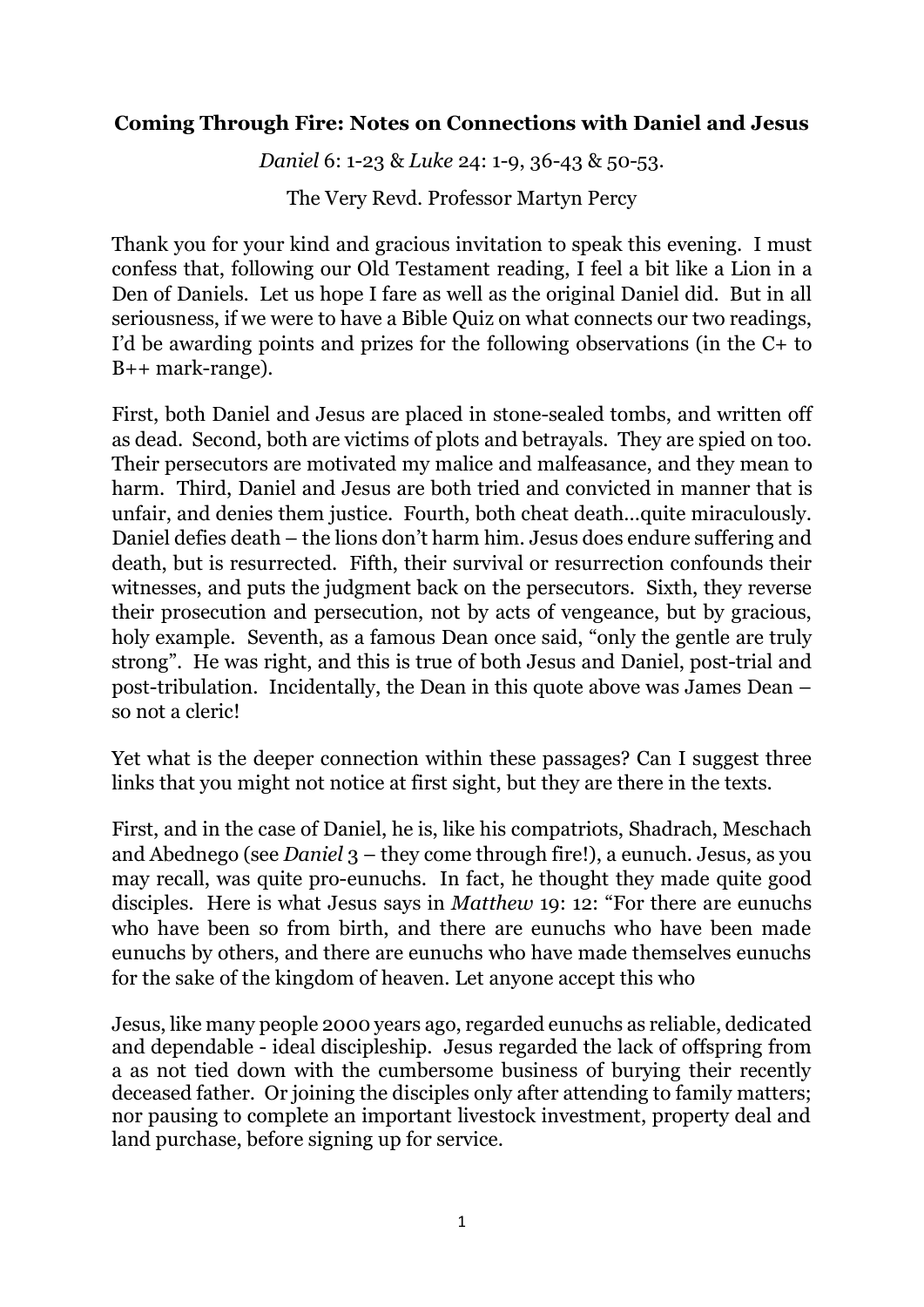Eunuchs have existed since our earliest histories, and were generally deemed to be reliable. That word 'reliable' might seem a rather odd term for us to pay much regard to in our day and age. Modernity is essentially an age of reliability. As eunuchs had neither offspring nor in-laws and were invariably made to be eunuchs from a relatively young age, they were groomed to be trustworthy. They were programmed to undertake certain tasks. Eunuchs formed a powerful group in the Roman Empire. They served the imperial bedchamber, privy to the innermost workings of the Empire. Our word 'eunuch' comes from the Greek for 'bed-guard'.

However, let us tackle to that unavoidable technical question: eunuch – but how? Essentially, there were four different types. *Spado* (plural: *spadones*) – was the generic term for asexual men, who may have been born without strong sexual characteristics. So, without the full sex organs or those whose sex organs failed to develop at puberty.

Then there were *thlibiae* – those whose testicles had been deliberately bruised or pressed. The Greek verb *thlibein* means 'to press hard', and the process here was to tie the scrotum tightly in order to sever the *vas deferens* without amputation. The genitals would therefore appear normal. Another type were *thladiae* (from a Greek verb *thlan* 'to crush') where the testicles were crushed between two bricks, rendering them person (or victim) sterile. Finally, there were *castrati*, undergoing a partial or full removal of their sex organs. This was done to pre-pubescent boys to produce catamites.

Please note, these procedures are not requirements for entry into the Civil Service or Foreign Office today. However, please also note that eunuchs were the earliest practitioners of 'safe sex'. As one ancient writer put it with great diplomatic delicacy, eunuchs permitted one to "savour the blossoming flowers of passion, but without being burdened by the fruit of such unions…".

So my first link between Jesus and Daniel relates to their status – foreigner and yet also close advisor to the king in the case of Daniel, and in Jesus's case, he is the rabbi-teacher-political-social-activist, and also well-disposed to foreigners. Both are set apart for this, and considered to be a danger and threat to the prevailing powers. Their vocation is not much picked up as thrust upon them, and because of that, their bodies must suffer for this.

Second, and linked to this, with the recent recovery of African-American histories, Christians are coming to terms with collusion in privileging whitemale-normativity. You may never have seen a copy of the *Slave Bible*, specifically published for educating [slaves](https://en.wikipedia.org/wiki/Slavery) in the early 19th century. Its full title was *Select Parts of the Holy Bible for the use of the Negro Slaves in the British West-India Islands*. Such bibles had all references to freedom and escape from slavery excised, while passages encouraging obedience and submission were emphasized.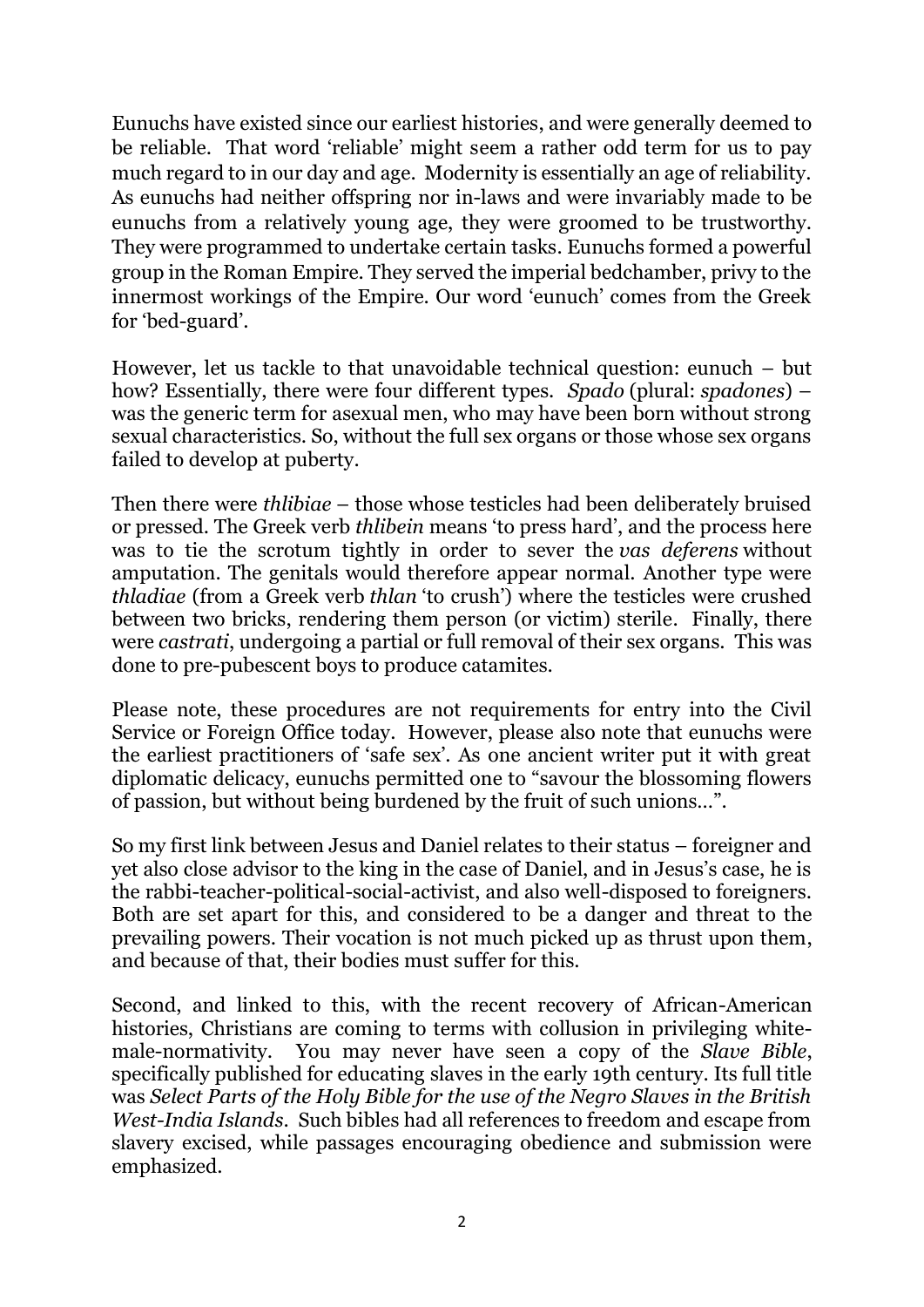It was a kind of racist *Reader's Digest* version of scripture – where the editors served up just ten percent of the [Old Testament](https://en.wikipedia.org/wiki/Old_Testament) and around half of the [New](https://en.wikipedia.org/wiki/New_Testament)  [Testament.](https://en.wikipedia.org/wiki/New_Testament) Excluded passages were *[Galatians](https://en.wikipedia.org/wiki/Galatians_3:28)* 3: 28 ("There is neither Jew nor Greek, there is neither bond nor free..."), which was thought to have potential for inciting rebellion. Passages such *[Ephesians](https://bible.oremus.org/?passage=Ephesians%206:5&version=nrsv)* 6: 5 ("Servants, be obedient to them that are your masters according to the flesh, with fear and trembling, in singleness of your heart, as unto Christ") were retained.

The targeting, sexual abuse, deliberate humiliation and physical emasculation of criminalised or deliberately demonised black men in the early twentieth century Deep South often involved tarring and feathering, preceding their castration, before eventual lynching. This was set out as a spectacle before the prurient curiosity of large crowds of white spectators, and it is well chronicled. You could even buy souvenir postcards of such events (which many witnesses did), mailing (goading?) their 'friends' living in liberal eastern US states.

We might remember that many of those targeted to die were condemned before they could be tried and judged, even though it was to be an all-white-male jury. I think of the words uttered before Jesus in the court of Caiaphas: "what need have we of witnesses?" (*Matthew* 26: 65). Jesus was condemned to death before the defence or prosecution had presented their case. Why bother with justice? That was Daniel's experience too.

Jesus was stripped, whipped, scourged and mocked. You may find his silence eloquent, powerful or puzzling. Yet I think in our age, his silence echoes differently and cries across two thousand years of sexual, marital, emotional and physical abuses. The #MeToo and #ChurchToo movements remind us that victims are often forced into silence. As many victims of sexual violence testify, it was by becoming passive and no longer resisting that the ordeal was over quicker, and the violence lesser. Some victims also believe the may die quicker, and less painfully if they do not struggle or scream. There is no point in protesting or resisting the groups of men hitting the blindfolded Jesus; striking, beating, spitting at, taunting and abusing him. The perpetrators kept their identity anonymous; their victim was in the dark.

Recently discovered first-hand accounts of Roman crucifixions reveal that the victim might be forced to watch their family or friends brutalised, beaten or raped whilst they were compelled to watch. The disciples had good reasons to be scarce at the foot of the cross. Getting caught up in a crucifixion – as a friend or family member of the victim – was an extremely dangerous business for witnesses. Ancient shame culture was the deliberate stripping of a person's dignity and honour. Victims of crucifixion were often pinned up naked, with their slow death through asphyxiation producing its own perverse spectacle. Unable to exercise any self-control of their muscles or reflexes in their body, this sadistic cruelty only added to their public humiliation.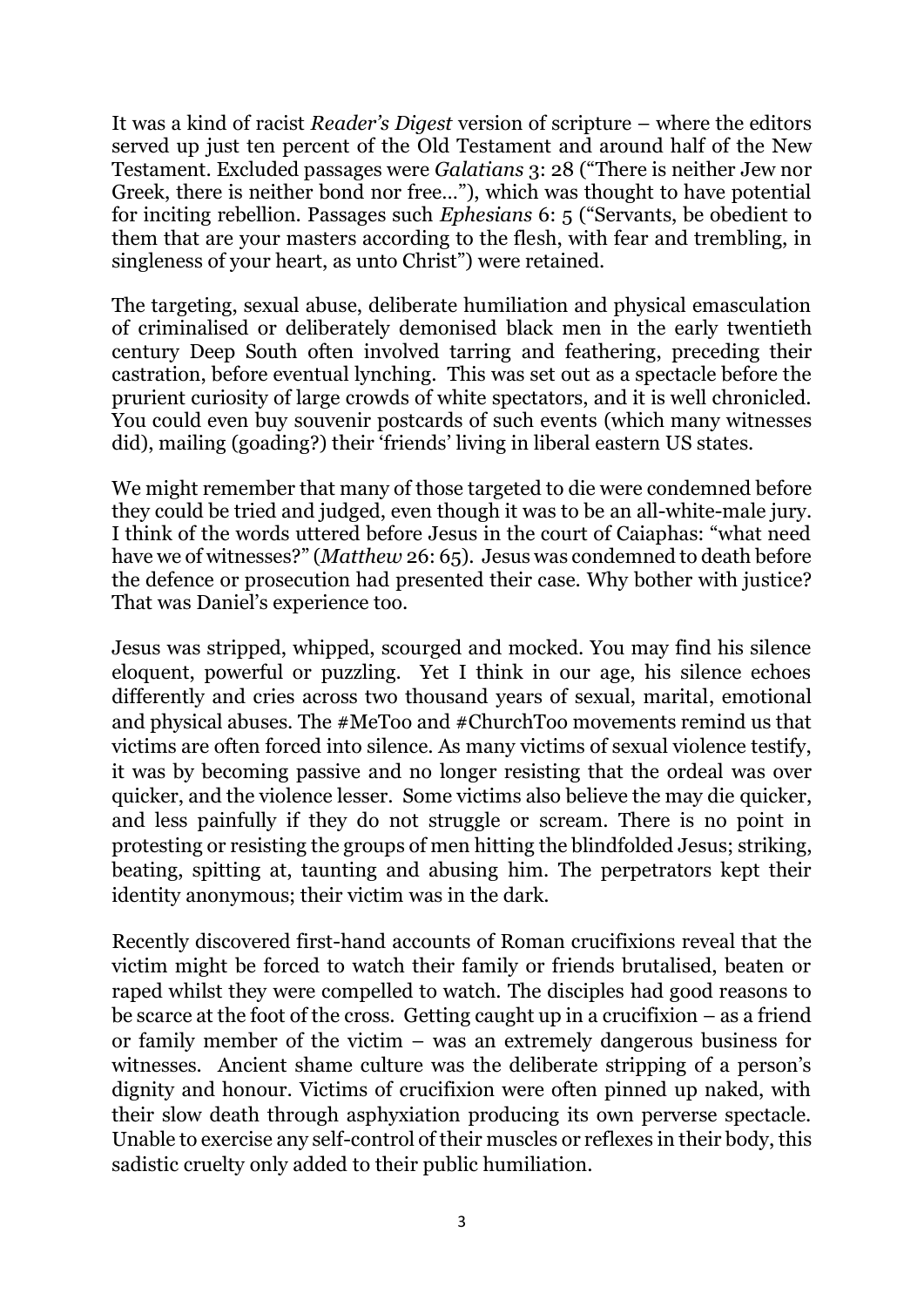Third, one of the early lesser-known Christian heresies was from Eutyches, who taught that Jesus' ascension was a spiritual event, not a physical one. The heresy was attractive 2,000 years ago, even without the aid of complex telescopes, as few wished to ponder the thought of Jesus flying past Mars, and turning right at Venus before taking a hard left at Saturn. Modern cosmologists like the late Carl Sagan pointed out that if Jesus was ascending at the speed of light, our most powerful telescopes would still be able to see him. The erstwhile liberal American Bishop, Jack Spong, used to say that Sagan's observation showed how daft the doctrine of the Ascension is.

I profoundly disagree. The Ascension…spiritual, physical, symbolic…does it matter? Yes, it does, and hugely. As the Early Church Father Origen said, when Jesus returned to his Father, the angels at the gates of heaven were startled, and almost denied Jesus' admission or entry, because the angels reasoned that "the corporeal shall not pass into the incorporeal". But Christian orthodoxy says this must be so. Because Jesus bodily ascends to his Father with his wounds in his post-resurrection body. Why does this matter?

Jesus returns to heaven with our humanity, and his. If you believe in Jesus' bodily Incarnation – as I do – then his Ascension must also be bodily. I can explain neither biologically or cosmologically. But theologically, humanly and spiritually, this obviously really matters. What is not assumed is not redeemed. If true of the Incarnation, death and resurrection, it is also true of the Ascension.

God does not now dispense with the flesh, heartache, suffering and frailty of humanity. It is returned to the Father in the person of Jesus, where it remains abiding in God: "until he, Jesus, comes again in glory" (*Matthew* 16: 27). As *Hebrews* 7: 25 says, "He is able always to save those who draw near to God through Him, since He lives forever to intercede for us". Jesus continues to be incarnate, and our humanity abides in the love of this divinity.

So Daniel and Jesus emerge from their ordeals of fire. Not only intact, but also vindicated. Daniel's miraculous survival, and Jesus' resurrection, are a judgment on their accusers and abusers. As *Romans* 8 says:

"Who shall separate us from the love of Christ? Shall tribulation, or distress, or persecution, or famine, or nakedness, or danger, or lions, or sword? As it is written, "For your sake we are being killed all the day long; we are regarded as sheep to be slaughtered." No, in all these things we are more than conquerors through him who loved us. For I am sure that neither death nor life, nor tormentors nor rulers, nor things present nor things to come, nor powers, nor height nor depth, nor anything else in all creation, will be able to separate us from the love of God in Christ Jesus our Lord". Nothing, can separate us from the love of God. Or for that matter, our persecutors. Daniel and Jesus emerging from their tombs affirms this for us all.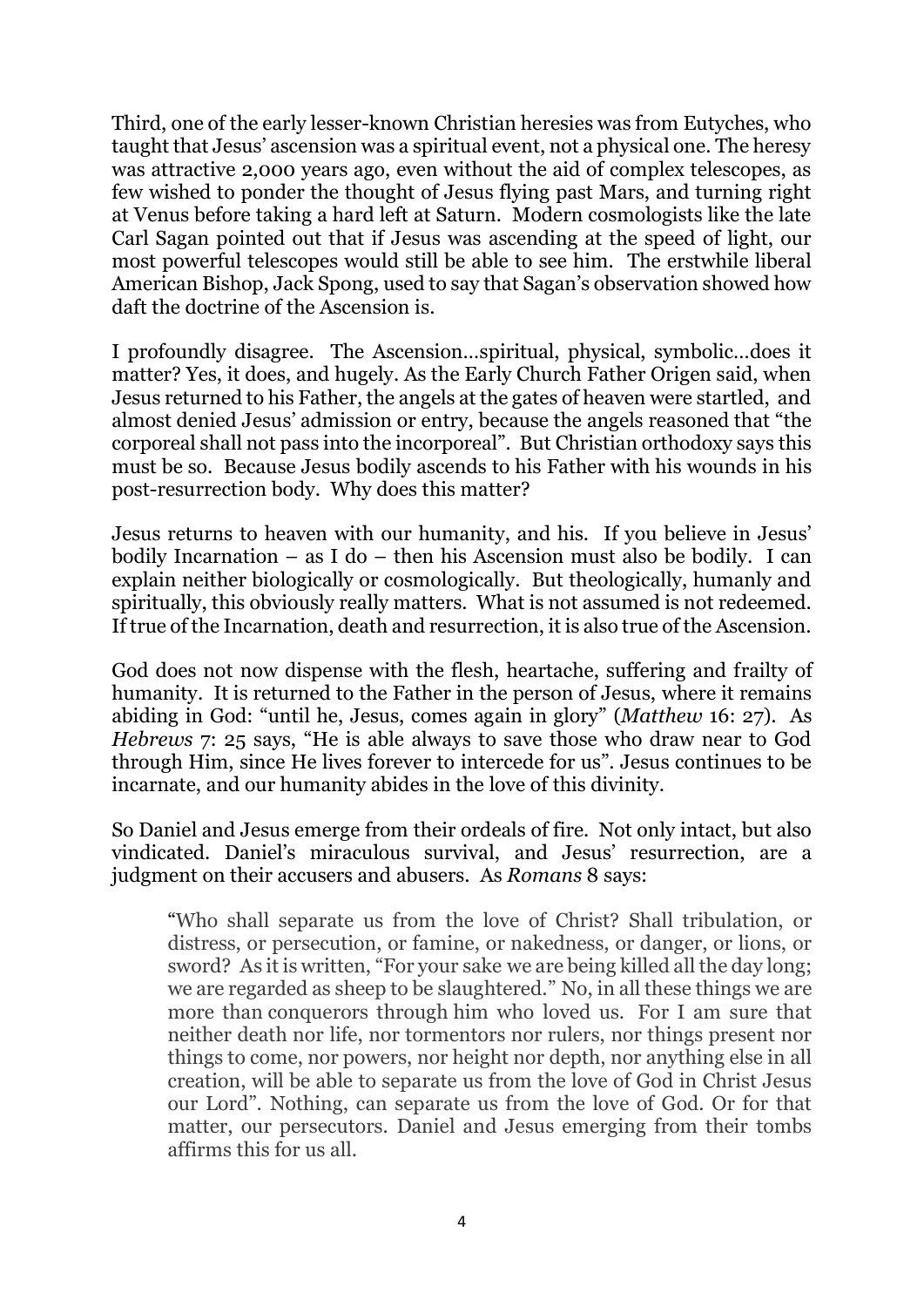I know that we all have our own experiences of profound betrayal, and sometimes treachery. I know too that we wait and hope for justice, and that we should work for that. But we also worship a God of infinite grace, mercy, forgiveness and love, and this is sometimes too hard for us to bear. I put it to you that what bind Daniel and Jesus together is their trust in God, and their refusal to seek vengeance. They come through their ordeal, not seeking to return blow for blow, or injury for injury, but with a different call to us. It is not one that sanctifies passivity, or preaches cheap grace. There must be justice. But it must flow from truth, mercy and love.

For many years now I have been absorbed by the synchronicity of the two untimely deaths we remember in Holy Week: Jesus…and Judas. Norma Faber ('*Compassion'*) asks where we find Mary, the mother of Jesus on Good Friday?

In Mary's house the mourners gather. Sorrow pierces them like a nail. Where's Mary herself meanwhile? Gone to comfort Judas's mother.

As the mystics say, you cannot find Jesus in Heaven on Good Friday because he's gone looking for Judas in Hell. Jesus will not return to his Father without him. No-one is left behind.

So, for the one who reaches out to the despised and rejected, God says, through Christ, that he too will know something of that rejection. The scripting and patterning of this in the life of Jesus is as important for the story of salvation as is the cross. You have to see it as a whole. Sometimes the rejection is active, and sometimes quite passive. But Jesus is sensate to both; this is integral to God's incarnation: the word became flesh. God knows precisely what it is to be human. This includes our deepest pains, which are often not only imprinted on the body, but also in the soul and heart. Some years ago there was a competition on Radio 4 to write a short sermon. The winner was called 'The Kiss', and it went like this:

'Good to have you home, son. Sorry you were in so much pain'. 'It wasn't the nails that hurt, dad. It was the kiss.'

Our attention is drawn here to deeply physical act of kissing. The kissing of Jesus' feet by an unknown woman; the kiss of Judas in betrayal. But whatever kind of kiss it was, the point is simple. God dwelt with us, amongst and as one of us: the word made flesh. And it is that flesh that returns to heaven in the ascension. Even flesh marked by pain, torment and torture. The flesh that Jesus returns to heaven with is every bit like ours. It has been loved, held, embraced and cherished. But it is also weathered, aged, beaten, betrayed, rejected, despised and defeated. It must labour to be born, and it must struggle and gasp for breath at the very end of life. Finally, it has died. This is the flesh of the resurrection too. The one still marked with nails, but now raised.